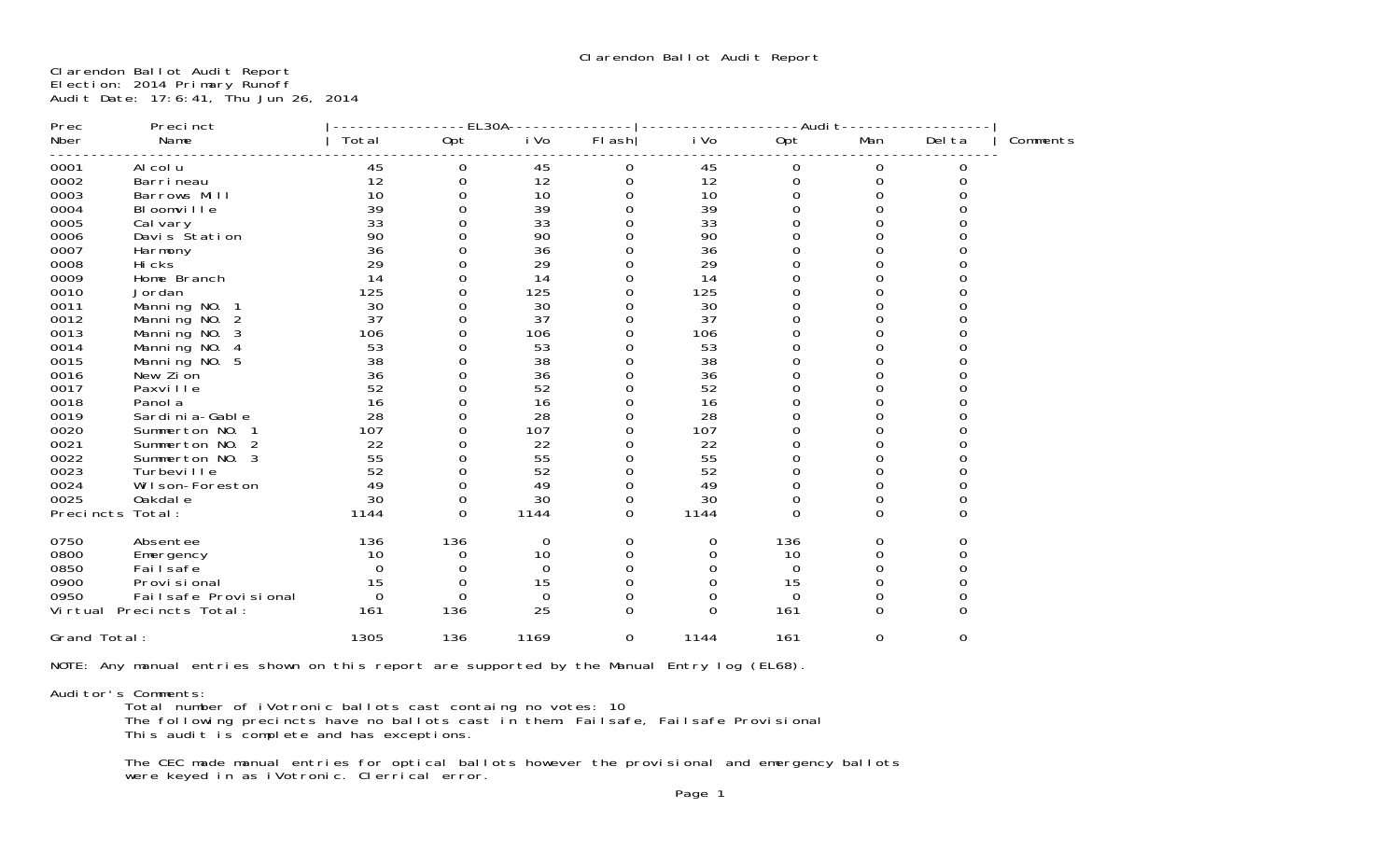EL30A iVo to EL155 to EL152 Cross Check and Cancelled Ballots.

| EL30A Ivo Ballots        | EL155 Ballots   EL152 Ballots                                                                                          |                                 |                                                                                               |
|--------------------------|------------------------------------------------------------------------------------------------------------------------|---------------------------------|-----------------------------------------------------------------------------------------------|
| 1169<br>Delta from EL30A | 1144<br>25<br>Delta from EL155                                                                                         | 1144<br>25<br>$\Omega$          |                                                                                               |
|                          | Cast By Voter<br>Cast By Poll Wkr<br>Blank Cast by PW                                                                  | 1144<br>0<br>0                  |                                                                                               |
|                          | Cancelled Ballots                                                                                                      | 3                               |                                                                                               |
|                          | Wrong Ballot<br>Voter Left AB<br>Voter Left BB<br>Voter Request<br>Printer Problem<br>Terminal Problem<br>Other Reason | 3<br>0<br>0<br>0<br>0<br>0<br>0 | (AB = After ballot selected by poll worker.)<br>(BB = Before ballot selected by poll worker.) |

Note: The following machines(s) have audit records but no ballots were cast on them: 5124441, 5124718, 5125353, 5126503, 5133281 Because they do not have ballots cast, they cannot be matched to a precinct. This is not an issue as long as the EL30A Ivo Ballots, the EL155 Ballots and the EL152 Ballots match in the table immdiately above.

How to read this report.

This is the ballot level report. It compares the number of ballots cast in the tabulation report, the EL30A with the number of ballots cast in the audit data.

The values read from the EL30A report are reported in four categories; Total, Optical (Opt), iVotronic (iVo) and Flash. None of these values on each line are calculated but parsed from the actual report. The total lines are the calculated sums of the individual precince line values.

The Opt totals are the total number of ballots cast on paper ballots that were scanned into the optical scanner and transferred to the tabulation computer via memory stick or ZipDisk (depending on the type of device, M100 or M650 used to scan the ballots.) Optical totals should exist only in some but not all of the Virtual Precincts at the bottom of the table.

The iVo totals are the results gathered from the PEBs (Personal Electronic Ballot) which are used to open and close an iVotronic voting machine and, after the polls have closed, gather the ballots cast for transmission to the tabulation system.

The Flash totals are the totals that are read from the flash cards in the rare event that the ballotscannot be copied from the machine to the PEB or from the PEB to the tabulating machine.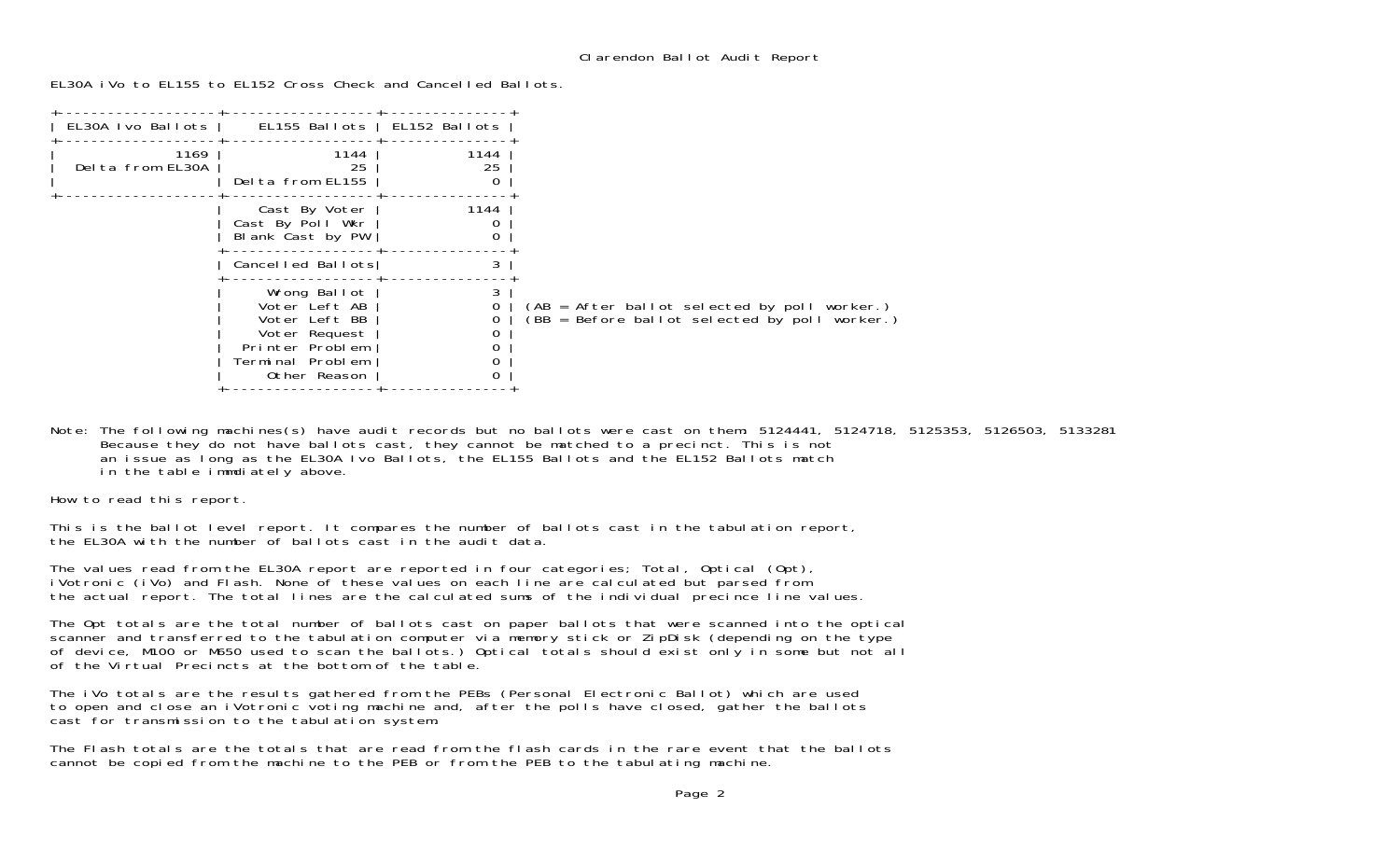Clarendon Ballot Audit Report The values on the Audit side come from the iVotronic audit data that is read from the flash cards as part of the audit process. That process combines the individual machine data into two master audit files, the EL155 Vote image log and the EL152 iVotronic event log. The EL155 contains a record of all the votes cast on a ballot. The vote images indicate the machine 0counting the number of asterisks in a precint we get the number of ballots cast in that precinct. That number should always match the number in the iVo column on the EL30A side of the report.

Optical ballots do not have electonically readable audit files. So if the audit data iVotronic total does not match the EL30A Total value, the auditor is prompted to read the paper report from the optical scanner and enter the total ballots cast into the auditing program.

If the sum of the audit iVotronic and Optical ballots cast still do not match the EL30A total value, then the audit software reads the EL68 Manual Entry log for any changes made in that precinct to either the iVo or Opt totals by the CEC staff. It displays any manual entries to the auditor for inclusion into the totals. If accepted by the auditor these entries are automatically added to the Man column from the Manual Entry log.

Finally, the audit software calculates the Delta value which should be zero unless the sum of the iVo, the Opt and the Man do not match the EL30A Total column. If the Delta is greater than zero then audit data is missing. A comment will be placed on that line in the report indicating missing audit data. If the Delta value is less than zero then there are more ballots in the audit data than there are in the tabulated data and a comment will be placed on that line in the report.

Wherever possible, the audit system will attempt to indicate where the difference is by displaying the iVotronic machine numbers and the number of ballots cast on that machine that exist in the audit data. In the case of missing tabulated data, it might be possible to identify a machine that has the same number of ballots cast as the delta value and that number and ballot count will be highlited with a < sign. If there is a non zero Delta value there will be an entry by the auditor explaining the variance.

Finally, there is a EL30A iVo to EL155 to EL152 Cross Check and Cancelled Ballots table in the report This table should indicate that the nubmer ballots cast in the EL30A match the numbers in the EL155 and the EL152 report. Then there are some statistics pulled from the EL152 repor that indicate how many ballots were cast by the voter and the number cast by the poll worker. Lastly the number of ballots that were cancelled and the reason they were cancelled. It should be noted that the reason cancelled is chosen from a pull down menu presented to the poll worker when a ballot is cancelled, there is no way to validate the poll worker's choice.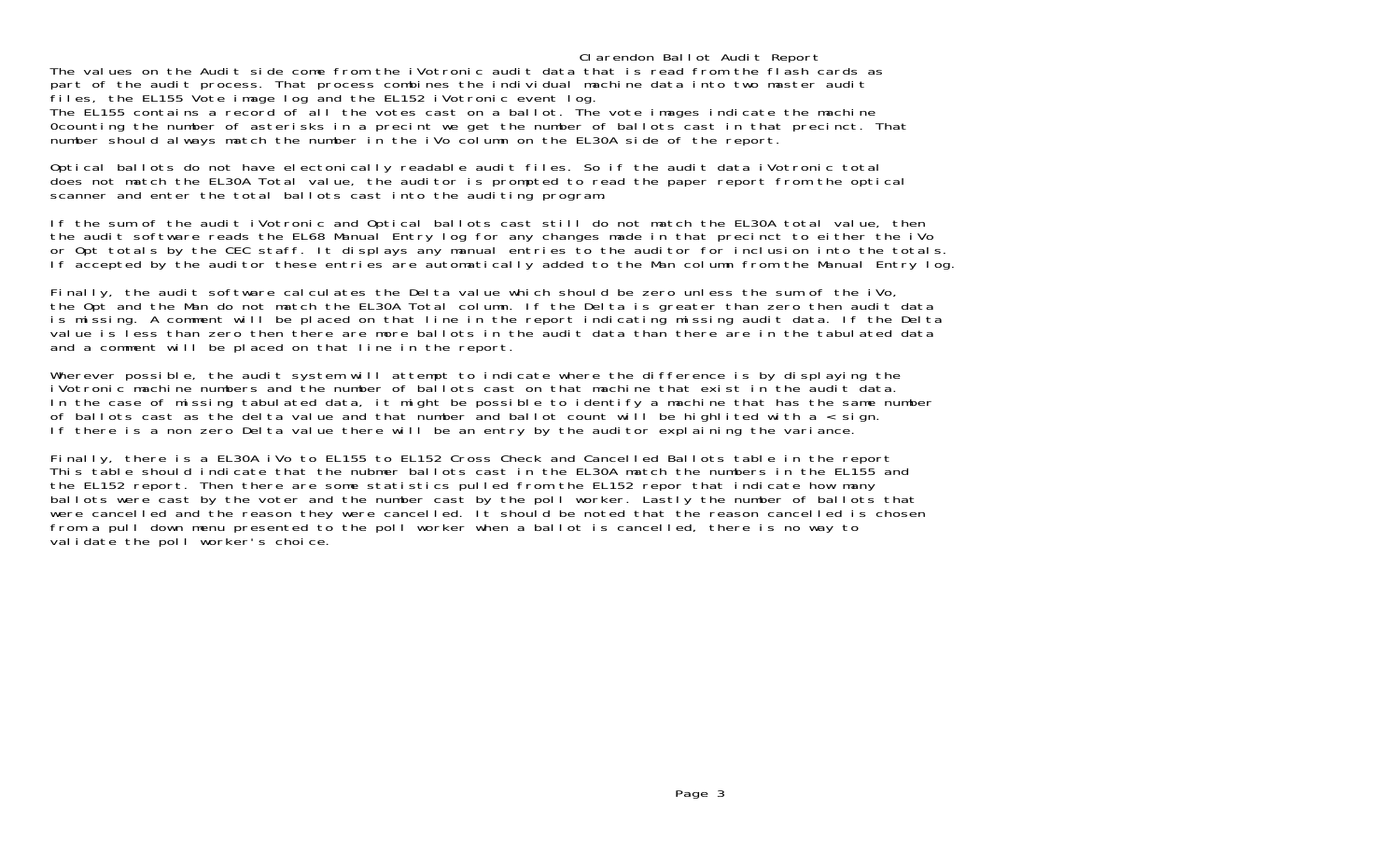## Clarendon Vote Level Audit Report Election: 2014 Primary Runoff Audit Date: 17:7:29, Thu Jun 26, 2014

| Precinct Number / Name |                                                                                                                                                                                                                                                         |                                                                                                                   |       |                                                             | -------------------EL30A----------------- -----Audi t-------              |                                                                       |                                                                                   |                                                            |                                                                  |                                 |
|------------------------|---------------------------------------------------------------------------------------------------------------------------------------------------------------------------------------------------------------------------------------------------------|-------------------------------------------------------------------------------------------------------------------|-------|-------------------------------------------------------------|---------------------------------------------------------------------------|-----------------------------------------------------------------------|-----------------------------------------------------------------------------------|------------------------------------------------------------|------------------------------------------------------------------|---------------------------------|
| 0ffice                 |                                                                                                                                                                                                                                                         | Candi date                                                                                                        | Party |                                                             | Total Optical Controller Divo                                             |                                                                       | $Flash$                                                                           | i Vo                                                       |                                                                  | Delta Comments                  |
|                        | 0001 Al col u<br>DEM - State Superintendent of Education<br>DEM - State Superintendent of Education<br>REP - Lieutenant Governor<br>REP - Lieutenant Governor<br>REP - State Superintendent of Education<br>REP - State Superintendent of Education     | Sheila C Gallagher<br>Tom Thompson<br>Mike Campbell<br>Henry McMaster<br>Sally Atwater<br>Molly Mitchell Spearman |       | 6<br>20<br>14<br>8<br>10                                    | 0<br>$\mathbf 0$<br>$\mathbf 0$<br>$\Omega$<br>$\Omega$<br>$\Omega$       | 6<br>20<br>4<br>14<br>8<br>10                                         | 0<br>$\mathsf{O}\xspace$<br>$\mathbf 0$<br>$\mathbf 0$<br>$\mathbf 0$<br>$\Omega$ | 6<br>20<br>4<br>14<br>8<br>10                              | 0<br>$\mathbf 0$<br>0<br>$\Omega$<br>$\overline{0}$              |                                 |
|                        | 0002 Barri neau<br>DEM - State Superintendent of Education<br>DEM - State Superintendent of Education<br>REP - Lieutenant Governor<br>REP - Lieutenant Governor<br>REP - State Superintendent of Education<br>REP - State Superintendent of Education   | Sheila C Gallagher<br>Tom Thompson<br>Mike Campbell<br>Henry McMaster<br>Sally Atwater<br>Molly Mitchell Spearman |       | $\mathbf 0$<br>$\overline{5}$<br>$\boldsymbol{6}$<br>3<br>8 | 0<br>$\mathbf 0$<br>$\mathbf 0$<br>$\mathsf 0$<br>$\mathbf 0$<br>$\Omega$ | 0<br>5<br>6<br>3<br>8                                                 | 0<br>0<br>$\mathsf O$<br>$\mathbf 0$<br>$\mathbf 0$<br>$\Omega$                   | 5<br>6<br>3<br>8                                           | 0<br>$\mathbf{O}$<br>$\mathbf 0$<br>$\Omega$                     | No Audit Data expected or found |
|                        | 0003 Barrows Mill<br>DEM - State Superintendent of Education<br>DEM - State Superintendent of Education<br>REP - Lieutenant Governor<br>REP - Lieutenant Governor<br>REP - State Superintendent of Education<br>REP - State Superintendent of Education | Sheila C Gallagher<br>Tom Thompson<br>Mike Campbell<br>Henry McMaster<br>Sally Atwater<br>Molly Mitchell Spearman |       | 6<br>$\overline{2}$<br>$\overline{2}$                       | 0<br>$\mathbf 0$<br>$\mathbf 0$<br>$\mathbf 0$<br>0<br>$\Omega$           | 6<br>$\mathbf{1}$<br>$\overline{c}$<br>$\mathbf{1}$<br>$\overline{2}$ | 0<br>$\mathbf 0$<br>$\mathbf 0$<br>$\mathsf{O}\xspace$<br>0<br>$\Omega$           | 6<br>1<br>$\overline{c}$<br>$\mathbf{1}$<br>$\overline{2}$ | 0<br>0<br>$\Omega$<br>0<br>$\Omega$<br>$\Omega$                  |                                 |
|                        | 0004 Bloomville<br>DEM - State Superintendent of Education<br>DEM - State Superintendent of Education<br>REP - Lieutenant Governor<br>REP - Lieutenant Governor<br>REP - State Superintendent of Education<br>REP - State Superintendent of Education   | Sheila C Gallagher<br>Tom Thompson<br>Mike Campbell<br>Henry McMaster<br>Sally Atwater<br>Molly Mitchell Spearman |       | 8<br>15<br>6<br>9<br>6<br>9                                 | $\mathbf 0$<br>$\Omega$<br>0<br>$\Omega$<br>$\mathbf 0$<br>$\Omega$       | 8<br>15<br>6<br>9<br>6<br>9                                           | 0<br>$\mathbf 0$<br>$\mathbf 0$<br>$\mathbf 0$<br>$\mathbf 0$<br>$\Omega$         | 8<br>15<br>6<br>9<br>6<br>9                                | 0<br>$\Omega$<br>$\mathbf 0$<br>$\Omega$<br>$\Omega$<br>$\Omega$ |                                 |
|                        | 0005 Cal vary<br>DEM - State Superintendent of Education<br>DEM - State Superintendent of Education<br>REP - Lieutenant Governor<br>REP - Lieutenant Governor<br>REP - State Superintendent of Education<br>REP - State Superintendent of Education     | Sheila C Gallagher<br>Tom Thompson<br>Mike Campbell<br>Henry McMaster<br>Sally Atwater<br>Molly Mitchell Spearman |       | 9<br>19<br>3<br>$\overline{a}$<br>$\overline{2}$<br>3       | 0<br>$\mathbf 0$<br>$\Omega$<br>$\mathbf 0$<br>$\mathbf 0$<br>$\mathbf 0$ | 9<br>19<br>$\mathfrak{Z}$<br>$\frac{2}{2}$<br>3                       | 0<br>$\mathbf 0$<br>$\mathbf 0$<br>$\mathbf 0$<br>$\mathbf 0$<br>$\mathbf 0$      | 9<br>19<br>$\sqrt{3}$<br>$\frac{2}{2}$<br>3                | 0<br>$\mathbf 0$<br>$\Omega$<br>$\mathbf 0$<br>0<br>$\Omega$     |                                 |
|                        | 0006 Davis Station<br>DEM - State Superintendent of Education<br>DEM - State Superintendent of Education<br>REP - Lieutenant Governor                                                                                                                   | Sheila C Gallagher<br>Tom Thompson<br>Mike Campbell                                                               |       | $\overline{4}$<br>28<br>14                                  | 0<br>0<br>$\Omega$                                                        | 4<br>28<br>14                                                         | 0<br>0<br>$\Omega$                                                                | 4<br>28<br>14                                              | 0<br>0<br>$\mathbf 0$                                            |                                 |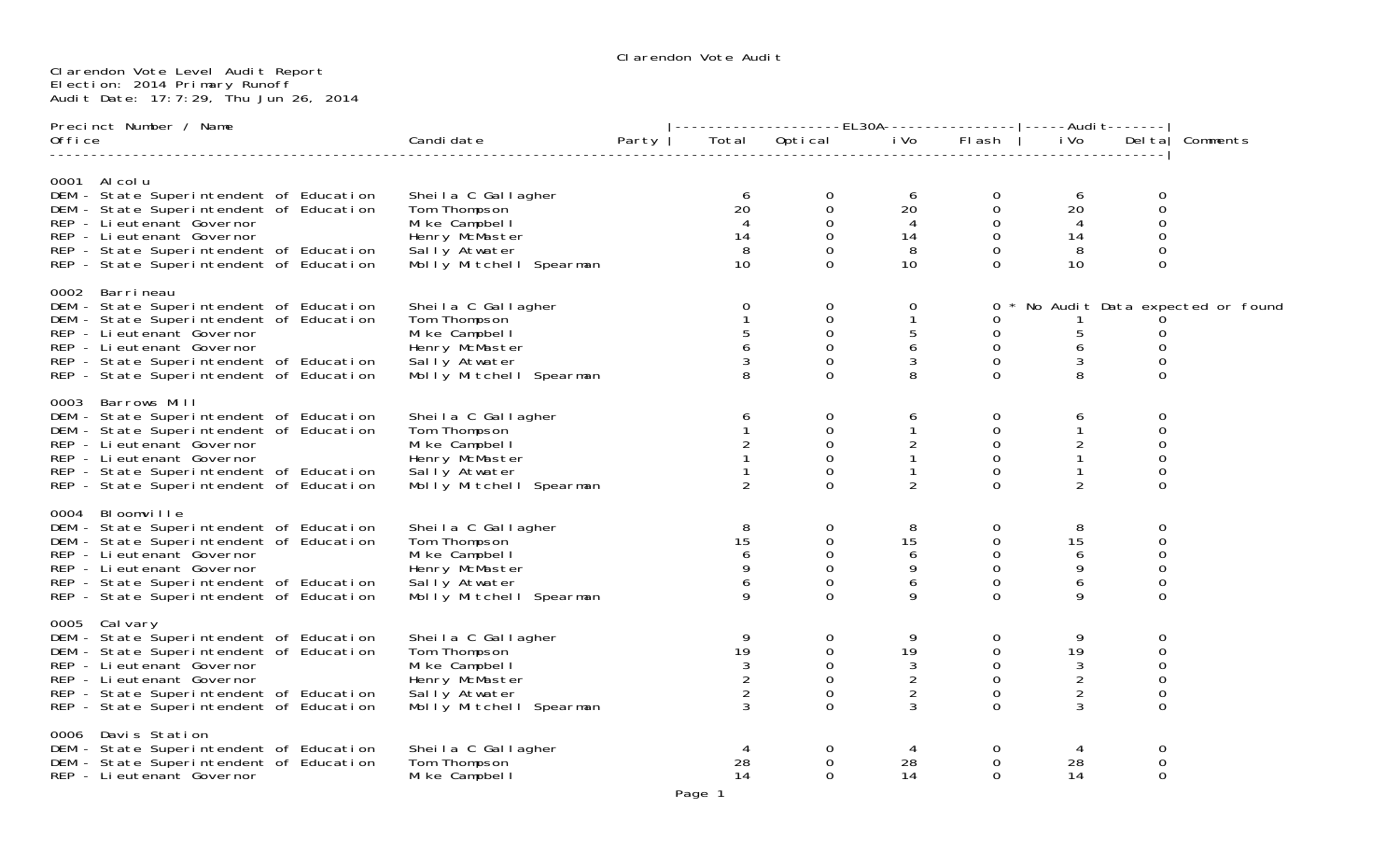|                                                                                                                                                                                                                                                           |                                                                                                                     | Clarendon Vote Audit                                    |                                                    |                                                                                 |                                                              |                                                              |                                                                                               |  |
|-----------------------------------------------------------------------------------------------------------------------------------------------------------------------------------------------------------------------------------------------------------|---------------------------------------------------------------------------------------------------------------------|---------------------------------------------------------|----------------------------------------------------|---------------------------------------------------------------------------------|--------------------------------------------------------------|--------------------------------------------------------------|-----------------------------------------------------------------------------------------------|--|
| REP - Lieutenant Governor<br>REP - State Superintendent of Education<br>REP - State Superintendent of Education                                                                                                                                           | Henry McMaster<br>Sally Atwater<br>Molly Mitchell Spearman                                                          | 44<br>25<br>33                                          | 0<br>0<br>$\Omega$                                 | 44<br>25<br>33                                                                  | 0<br>0<br>$\overline{0}$                                     | 44<br>25<br>33                                               | $\mathbf 0$<br>$\mbox{O}$<br>$\Omega$                                                         |  |
| 0007 Harmony<br>DEM - State Superintendent of Education<br>DEM - State Superintendent of Education<br>REP - Li eutenant Governor<br>REP - Lieutenant Governor<br>REP - State Superintendent of Education<br>REP - State Superintendent of Education       | Sheila C Gallagher<br>Tom Thompson<br>Mi ke Campbel I<br>Henry McMaster<br>Sally Atwater<br>Molly Mitchell Spearman | $\overline{1}$<br>13<br>14<br>$\overline{7}$<br>13<br>8 | 0<br>0<br>0<br>0<br>$\Omega$<br>$\Omega$           | $\overline{1}$<br>13<br>14<br>$\overline{7}$<br>13<br>8                         | 0<br>0<br>0<br>0<br>$\mathbf 0$<br>$\Omega$                  | $\overline{1}$<br>13<br>14<br>7<br>13<br>8                   | $\mathbf 0$<br>$\mathbf 0$<br>$\mathbf 0$<br>$\boldsymbol{0}$<br>$\mathbf 0$<br>$\Omega$      |  |
| 0008 Hicks<br>DEM - State Superintendent of Education<br>DEM - State Superintendent of Education<br>REP - Lieutenant Governor<br>REP - Lieutenant Governor<br>REP - State Superintendent of Education<br>REP - State Superintendent of Education          | Sheila C Gallagher<br>Tom Thompson<br>Mi ke Campbel I<br>Henry McMaster<br>Sally Atwater<br>Molly Mitchell Spearman | $\overline{2}$<br>5<br>6<br>15<br>$\overline{4}$<br>17  | 0<br>$\mathbf 0$<br>0<br>$\Omega$<br>0<br>$\Omega$ | 2<br>$\overline{5}$<br>6<br>15<br>4<br>17                                       | 0<br>0<br>0<br>0<br>0<br>$\Omega$                            | 2<br>5<br>6<br>15<br>$\overline{4}$<br>17                    | $\mathbf 0$<br>$\mathbf 0$<br>$\boldsymbol{0}$<br>$\mathbf 0$<br>$\mathbf 0$<br>$\Omega$      |  |
| 0009 Home Branch<br>DEM - State Superintendent of Education<br>DEM - State Superintendent of Education<br>REP - Li eutenant Governor<br>REP - Li eutenant Governor<br>REP - State Superintendent of Education<br>REP - State Superintendent of Education  | Sheila C Gallagher<br>Tom Thompson<br>Mi ke Campbel I<br>Henry McMaster<br>Sally Atwater<br>Molly Mitchell Spearman | 0<br>$\mathsf{O}$<br>6<br>8<br>$\overline{7}$           | 0<br>0<br>$\Omega$<br>0<br>0<br>$\Omega$           | $\mathbf 0$<br>$\mathbf 0$<br>6<br>8<br>$\overline{5}$<br>$\overline{7}$        | 0<br>0<br>0<br>0<br>0<br>$\overline{O}$                      | 6<br>8<br>5<br>$\overline{7}$                                | * No Audit Data expected or found<br>No Audit Data expected or found<br>0<br>0<br>$\mathbf 0$ |  |
| 0010 Jordan<br>DEM - State Superintendent of Education<br>DEM - State Superintendent of Education<br>REP - Li eutenant Governor<br>REP - Li eutenant Governor<br>REP - State Superintendent of Education<br>REP - State Superintendent of Education       | Sheila C Gallagher<br>Tom Thompson<br>Mi ke Campbel I<br>Henry McMaster<br>Sally Atwater<br>Molly Mitchell Spearman | 3<br>25<br>28<br>69<br>37<br>58                         | 0<br>$\Omega$<br>0<br>0<br>$\Omega$<br>$\Omega$    | 3<br>25<br>28<br>69<br>37<br>58                                                 | 0<br>$\mathbf 0$<br>0<br>$\mathbf 0$<br>0<br>$\Omega$        | 3<br>25<br>28<br>69<br>37<br>58                              | $\mathbf 0$<br>$\mathbf 0$<br>$\boldsymbol{0}$<br>$\mathbf 0$<br>$\mathbf 0$<br>$\mathbf 0$   |  |
| 0011 Manning NO. 1<br>DEM - State Superintendent of Education<br>DEM - State Superintendent of Education<br>REP - Li eutenant Governor<br>REP - Lieutenant Governor<br>REP - State Superintendent of Education<br>REP - State Superintendent of Education | Sheila C Gallagher<br>Tom Thompson<br>Mi ke Campbel I<br>Henry McMaster<br>Sally Atwater<br>Molly Mitchell Spearman | 5<br>15<br>5<br>3<br>$\overline{7}$                     | 0<br>$\Omega$<br>0<br>0<br>$\mathbf 0$<br>$\Omega$ | 5<br>15<br>$\overline{5}$<br>$\overline{5}$<br>$\mathfrak{S}$<br>$\overline{7}$ | 0<br>0<br>0<br>0<br>$\mathbf 0$<br>$\Omega$                  | 5<br>15<br>$\frac{5}{5}$<br>$\overline{3}$<br>$\overline{7}$ | 0<br>$\mathbf 0$<br>$\mathbf 0$<br>$\mathbf 0$<br>$\boldsymbol{0}$<br>$\Omega$                |  |
| 0012 Manning NO. 2<br>DEM - State Superintendent of Education<br>DEM - State Superintendent of Education<br>REP - Lieutenant Governor<br>REP - Lieutenant Governor<br>REP - State Superintendent of Education<br>REP - State Superintendent of Education  | Sheila C Gallagher<br>Tom Thompson<br>Mi ke Campbel I<br>Henry McMaster<br>Sally Atwater<br>Molly Mitchell Spearman | 5<br>8<br>18<br>3<br>20                                 | $\Omega$<br>0<br>$\Omega$<br>0<br>∩<br>$\Omega$    | 5<br>8<br>5<br>18<br>3<br>20                                                    | $\Omega$<br>0<br>$\Omega$<br>0<br>$\Omega$<br>$\overline{O}$ | 5<br>8<br>5<br>18<br>3<br>20                                 | 0<br>$\mathbf 0$<br>$\Omega$<br>$\boldsymbol{0}$<br>$\mathbf 0$<br>$\mathbf 0$                |  |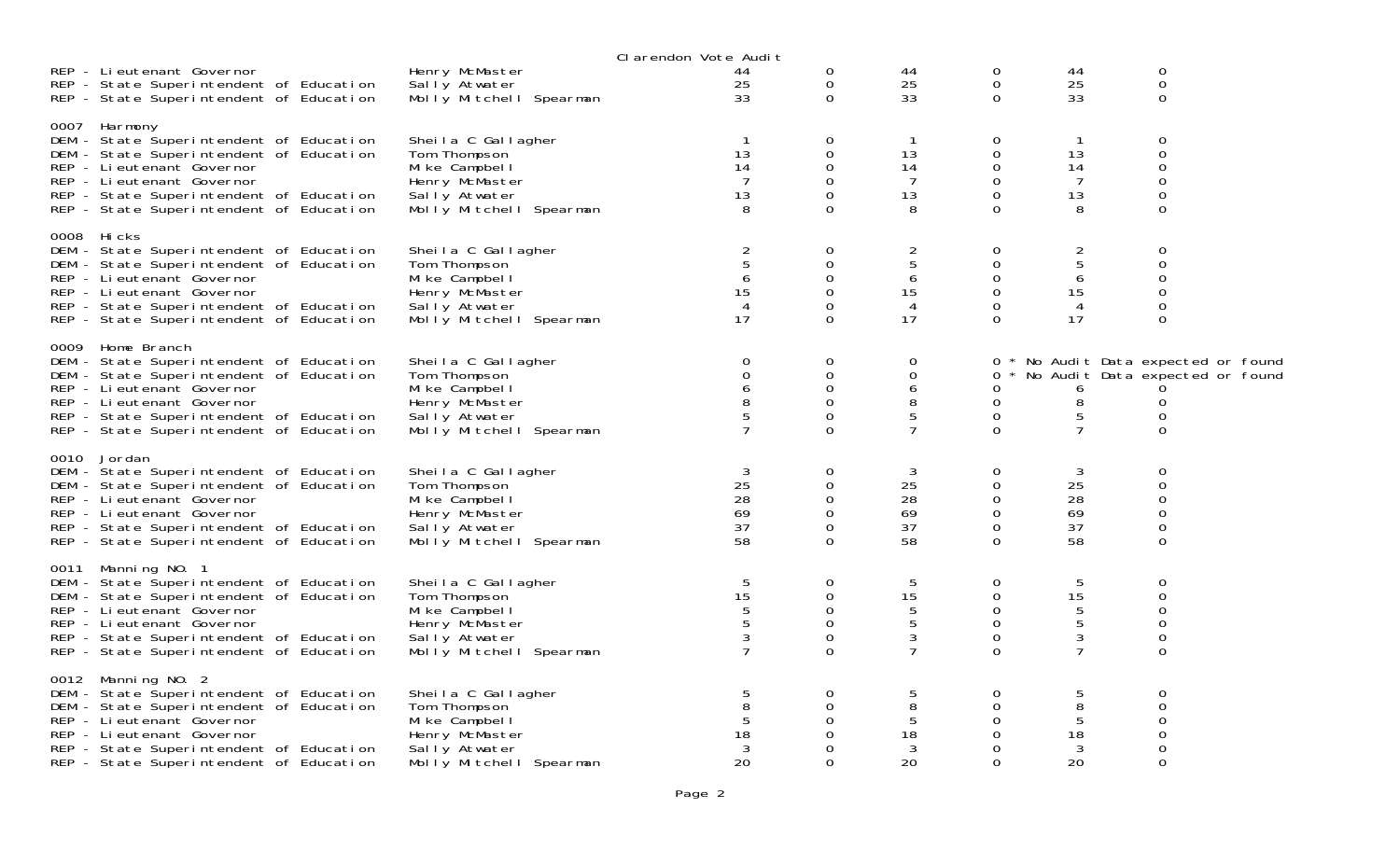Clarendon Vote Audit

|                                                                                                                                                                                                                                                           |                                                                                                                   | VI AT CHUVIT VULC AUUT L                         |                                     |                                                 |                                      |                                        |                                                                                           |
|-----------------------------------------------------------------------------------------------------------------------------------------------------------------------------------------------------------------------------------------------------------|-------------------------------------------------------------------------------------------------------------------|--------------------------------------------------|-------------------------------------|-------------------------------------------------|--------------------------------------|----------------------------------------|-------------------------------------------------------------------------------------------|
| 0013 Manning No. 3<br>DEM - State Superintendent of Education<br>DEM - State Superintendent of Education<br>REP - Lieutenant Governor<br>REP - Lieutenant Governor<br>REP - State Superintendent of Education<br>REP - State Superintendent of Education  | Sheila C Gallagher<br>Tom Thompson<br>Mike Campbell<br>Henry McMaster<br>Sally Atwater<br>Molly Mitchell Spearman | 25<br>14<br>62<br>33<br>43                       | 0<br>0<br>$\Omega$<br>0<br>0        | 5<br>25<br>14<br>62<br>33<br>43                 | 0<br>0<br>0<br>0<br>0<br>$\Omega$    | 5<br>25<br>14<br>62<br>33<br>43        | 0<br>0<br>0<br>$\mathbf 0$<br>$\boldsymbol{0}$<br>$\Omega$                                |
| 0014 Manning NO. 4<br>DEM - State Superintendent of Education<br>DEM - State Superintendent of Education<br>REP - Li eutenant Governor<br>REP - Lieutenant Governor<br>REP - State Superintendent of Education<br>REP - State Superintendent of Education | Sheila C Gallagher<br>Tom Thompson<br>Mike Campbell<br>Henry McMaster<br>Sally Atwater<br>Molly Mitchell Spearman | 5<br>43<br>$\mathfrak{Z}$<br>$\overline{2}$<br>3 | 0<br>0<br>0<br>$\Omega$<br>0<br>0   | 5<br>43<br>$\frac{2}{3}$<br>$\overline{2}$<br>3 | 0<br>0<br>0<br>0<br>$\mathbf 0$<br>0 | 5<br>43<br>$\frac{2}{3}$<br>3          | 0<br>$\mathbf 0$<br>0<br>$\mathbf 0$<br>$\mathbf 0$<br>$\Omega$                           |
| 0015 Manning NO. 5<br>DEM - State Superintendent of Education<br>DEM - State Superintendent of Education<br>REP - Lieutenant Governor<br>REP - Li eutenant Governor<br>REP - State Superintendent of Education<br>REP - State Superintendent of Education | Sheila C Gallagher<br>Tom Thompson<br>Mike Campbell<br>Henry McMaster<br>Sally Atwater<br>Molly Mitchell Spearman | $\overline{2}$<br>5<br>8<br>23<br>8<br>23        | 0<br>0<br>0<br>$\Omega$             | $rac{2}{5}$<br>8<br>23<br>8<br>23               | 0<br>0<br>0<br>0<br>0<br>0           | 2<br>$\mathbf 5$<br>8<br>23<br>8<br>23 | 0<br>0<br>$\mathbf 0$<br>0<br>$\mathbf 0$<br>$\mathbf 0$                                  |
| 0016 New Zion<br>DEM - State Superintendent of Education<br>DEM - State Superintendent of Education<br>REP - Lieutenant Governor<br>REP - Lieutenant Governor<br>REP - State Superintendent of Education<br>REP - State Superintendent of Education       | Sheila C Gallagher<br>Tom Thompson<br>Mike Campbell<br>Henry McMaster<br>Sally Atwater<br>Molly Mitchell Spearman | 2<br>11<br>8<br>15<br>4<br>19                    | 0<br>0<br>$\Omega$<br>0<br>$\Omega$ | $\overline{2}$<br>11<br>8<br>15<br>4<br>19      | 0<br>0<br>0<br>0<br>0<br>$\Omega$    | 2<br>11<br>8<br>15<br>4<br>19          | 0<br>0<br>$\mathbf 0$<br>$\mathbf 0$<br>0<br>$\Omega$                                     |
| 0017 Paxville<br>DEM - State Superintendent of Education<br>DEM - State Superintendent of Education<br>REP - Lieutenant Governor<br>REP - Lieutenant Governor<br>REP - State Superintendent of Education<br>REP - State Superintendent of Education       | Sheila C Gallagher<br>Tom Thompson<br>Mike Campbell<br>Henry McMaster<br>Sally Atwater<br>Molly Mitchell Spearman | 12<br>24<br>8<br>8<br>8                          | 0<br>0<br>0<br>0<br>0<br>0          | 12<br>24<br>8<br>8<br>$\, 8$<br>8               | 0<br>0<br>0<br>0<br>0<br>$\Omega$    | 12<br>24<br>8<br>8<br>8<br>8           | 0<br>$\mathbf 0$<br>0<br>$\mathbf 0$<br>$\boldsymbol{0}$<br>$\Omega$                      |
| 0018 Panol a<br>DEM - State Superintendent of Education<br>DEM - State Superintendent of Education<br>REP - Li eutenant Governor<br>REP - Lieutenant Governor<br>REP - State Superintendent of Education<br>REP - State Superintendent of Education       | Sheila C Gallagher<br>Tom Thompson<br>Mike Campbell<br>Henry McMaster<br>Sally Atwater<br>Molly Mitchell Spearman | 5<br>10<br>0<br>0                                | 0<br>0<br>0<br>$\Omega$             | 5<br>10<br>$\mathbf 0$<br>0                     | 0<br>0<br>0<br>∩                     | 5<br>10                                | 0<br>$\Omega$<br>* No Audit Data expected or found<br>0 * No Audit Data expected or found |
| 0019 Sardi ni a-Gable<br>DEM - State Superintendent of Education<br>DEM - State Superintendent of Education<br>REP - Lieutenant Governor                                                                                                                  | Sheila C Gallagher<br>Tom Thompson<br>Mi ke Campbel I                                                             | 11<br>4                                          | 0<br>$\Omega$                       | 11<br>4                                         | 0<br>$\Omega$                        | 11<br>4                                | 0<br>$\Omega$                                                                             |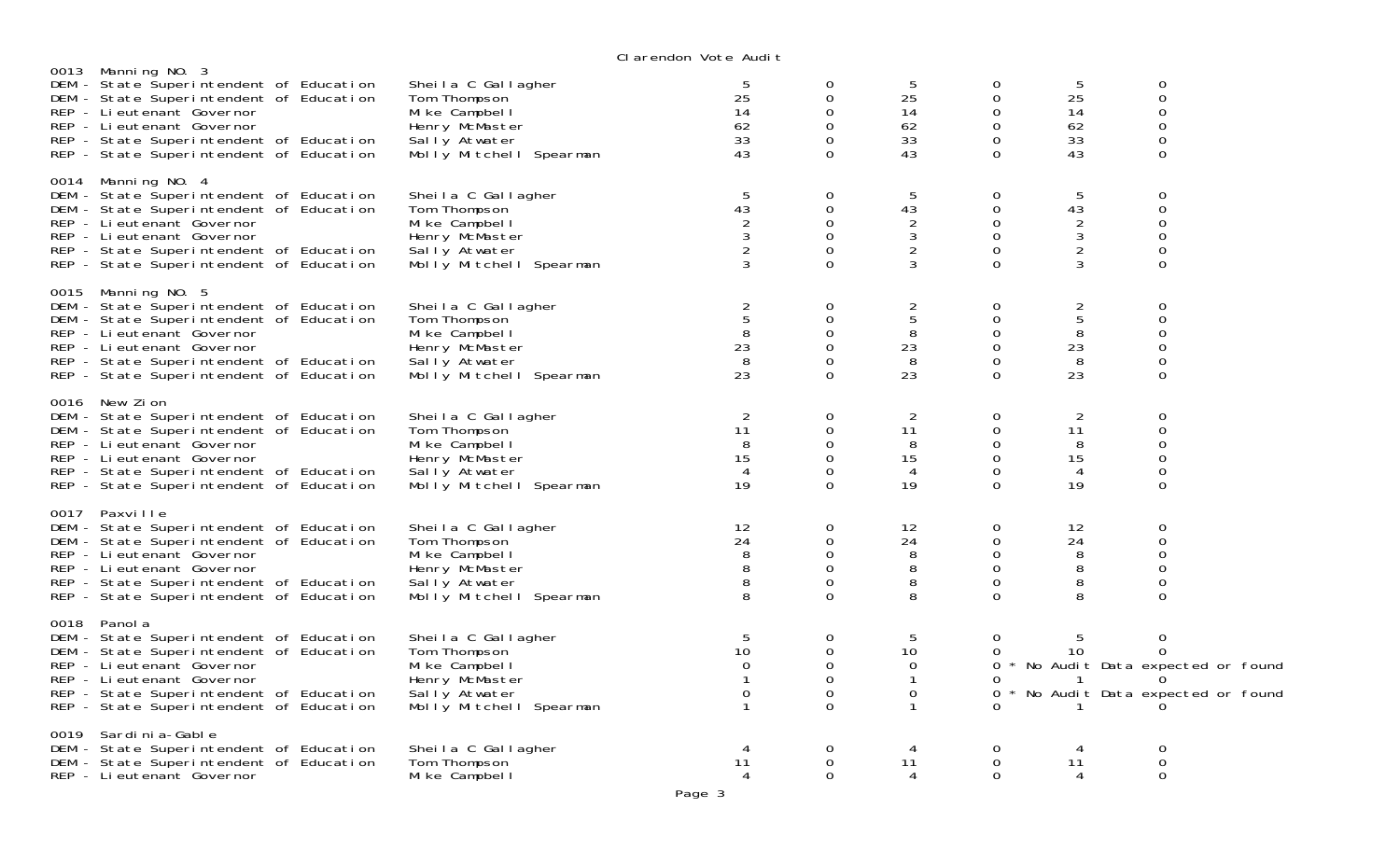|      |                                                                                                                                                                                                                                                              |                                                                                                                     | Clarendon Vote Audit                                  |                                                 |                                                         |                                                              |                                              |                                                                                  |
|------|--------------------------------------------------------------------------------------------------------------------------------------------------------------------------------------------------------------------------------------------------------------|---------------------------------------------------------------------------------------------------------------------|-------------------------------------------------------|-------------------------------------------------|---------------------------------------------------------|--------------------------------------------------------------|----------------------------------------------|----------------------------------------------------------------------------------|
|      | REP - Li eutenant Governor<br>REP - State Superintendent of Education<br>REP - State Superintendent of Education                                                                                                                                             | Henry McMaster<br>Sally Atwater<br>Molly Mitchell Spearman                                                          | 8                                                     | 0<br>0<br>$\Omega$                              | 9<br>$\overline{4}$<br>8                                | 0<br>$\mathsf{O}\xspace$<br>$\Omega$                         | 9<br>4<br>8                                  | $\mathbf 0$<br>$\mbox{O}$<br>$\Omega$                                            |
|      | 0020 Summerton NO. 1<br>DEM - State Superintendent of Education<br>DEM - State Superintendent of Education<br>REP - Li eutenant Governor<br>REP - Lieutenant Governor<br>REP - State Superintendent of Education<br>REP - State Superintendent of Education  | Sheila C Gallagher<br>Tom Thompson<br>Mi ke Campbel I<br>Henry McMaster<br>Sally Atwater<br>Molly Mitchell Spearman | 6<br>16<br>39<br>45<br>37<br>47                       | 0<br>0<br>$\Omega$<br>0<br>$\Omega$<br>$\Omega$ | 6<br>16<br>39<br>45<br>37<br>47                         | 0<br>0<br>0<br>0<br>$\Omega$<br>$\Omega$                     | 6<br>16<br>39<br>45<br>37<br>47              | $\Omega$<br>$\mathbf 0$<br>0<br>$\mathbf 0$<br>$\Omega$<br>$\Omega$              |
| 0021 | Summerton NO. 2<br>DEM - State Superintendent of Education<br>DEM - State Superintendent of Education<br>REP - Lieutenant Governor<br>REP - Lieutenant Governor<br>REP - State Superintendent of Education<br>REP - State Superintendent of Education        | Sheila C Gallagher<br>Tom Thompson<br>Mi ke Campbel I<br>Henry McMaster<br>Sally Atwater<br>Molly Mitchell Spearman | 3<br>17<br>$\mathbf{1}$<br>$\overline{2}$<br>$\Omega$ | 0<br>0<br>0<br>$\Omega$<br>0<br>$\Omega$        | 3<br>17<br>$\mathbf{1}$<br>-1<br>2<br>$\Omega$          | 0<br>0<br>0<br>$\Omega$<br>$\Omega$<br>0                     | 3<br>17<br>-1                                | 0<br>0<br>0<br>∩<br>$\Omega$<br>No Audit Data expected or found                  |
|      | 0022 Summerton NO. 3<br>DEM - State Superintendent of Education<br>DEM - State Superintendent of Education<br>REP - Li eutenant Governor<br>REP - Li eutenant Governor<br>REP - State Superintendent of Education<br>REP - State Superintendent of Education | Sheila C Gallagher<br>Tom Thompson<br>Mi ke Campbel I<br>Henry McMaster<br>Sally Atwater<br>Molly Mitchell Spearman | 8<br>28<br>6<br>12<br>8<br>11                         | 0<br>0<br>$\Omega$<br>$\Omega$<br>$\Omega$<br>0 | 8<br>28<br>6<br>12<br>8<br>11                           | 0<br>0<br>0<br>$\Omega$<br>$\Omega$<br>$\Omega$              | 8<br>28<br>6<br>12<br>8<br>11                | $\mathbf 0$<br>$\mathbf 0$<br>$\Omega$<br>$\mathbf 0$<br>$\Omega$<br>$\mathbf 0$ |
|      | 0023 Turbeville<br>DEM - State Superintendent of Education<br>DEM - State Superintendent of Education<br>REP - Li eutenant Governor<br>REP - Lieutenant Governor<br>REP - State Superintendent of Education<br>REP - State Superintendent of Education       | Sheila C Gallagher<br>Tom Thompson<br>Mike Campbell<br>Henry McMaster<br>Sally Atwater<br>Molly Mitchell Spearman   | 2<br>17<br>32<br>17<br>32                             | 0<br>0<br>$\Omega$<br>$\Omega$<br>0<br>$\Omega$ | $\mathbf{1}$<br>2<br>17<br>32<br>17<br>32               | 0<br>0<br>$\Omega$<br>$\mathbf 0$<br>$\mathbf 0$<br>$\Omega$ | -1<br>$\overline{2}$<br>17<br>32<br>17<br>32 | 0<br>$\mathbf 0$<br>$\Omega$<br>$\mathbf 0$<br>0<br>$\Omega$                     |
|      | 0024 Wilson-Foreston<br>DEM - State Superintendent of Education<br>DEM - State Superintendent of Education<br>REP - Li eutenant Governor<br>REP - Lieutenant Governor<br>REP - State Superintendent of Education<br>REP - State Superintendent of Education  | Sheila C Gallagher<br>Tom Thompson<br>Mike Campbell<br>Henry McMaster<br>Sally Atwater<br>Molly Mitchell Spearman   | 9<br>21<br>11<br>7<br>$\overline{7}$<br>11            | 0<br>0<br>$\Omega$<br>$\Omega$<br>0<br>$\Omega$ | 9<br>21<br>11<br>$\overline{7}$<br>$\overline{7}$<br>11 | $\mathbf 0$<br>0<br>0<br>0<br>0<br>$\Omega$                  | 9<br>21<br>11<br>7<br>$\overline{7}$<br>11   | 0<br>0<br>$\mathbf 0$<br>0<br>$\mathbf 0$<br>$\Omega$                            |
| 0025 | 0akdal e<br>DEM - State Superintendent of Education<br>DEM - State Superintendent of Education<br>REP - Lieutenant Governor<br>REP - Lieutenant Governor<br>REP - State Superintendent of Education<br>REP - State Superintendent of Education               | Sheila C Gallagher<br>Tom Thompson<br>Mike Campbell<br>Henry McMaster<br>Sally Atwater<br>Molly Mitchell Spearman   | 8<br>13                                               | 0<br>$\Omega$<br>0<br>0<br>$\Omega$             | 8<br>13<br>$\overline{c}$<br>4<br>5<br>$\mathbf{1}$     | 0<br>0<br>0<br>0<br>0<br>$\Omega$                            | 8<br>13<br>$\overline{2}$<br>4<br>5<br>1     | 0<br>$\Omega$<br>0<br>$\mathbf 0$<br>$\Omega$<br>$\Omega$                        |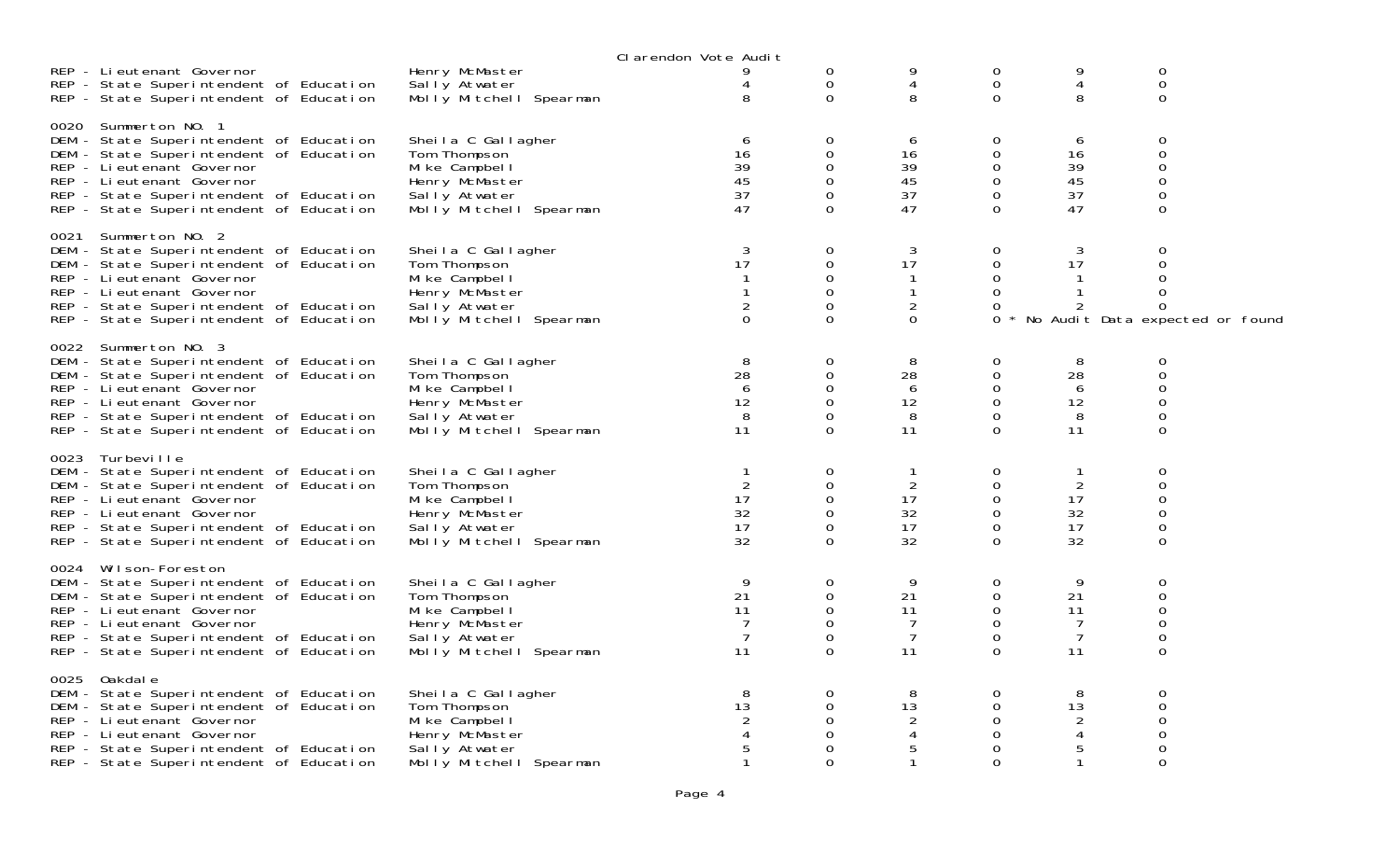|                                                                                                                                    | Clarendon Vote Audit                                                                          |                          |                              |                         |                                                                                                           |
|------------------------------------------------------------------------------------------------------------------------------------|-----------------------------------------------------------------------------------------------|--------------------------|------------------------------|-------------------------|-----------------------------------------------------------------------------------------------------------|
| 0750 Absentee<br>DEM - State Superintendent of Education                                                                           | Sheila C Gallagher                                                                            | 43                       | 43                           | $\overline{0}$          | 0 * All votes cast for this candidate<br>* in this precient are optical.<br>* No Audit Data for optical.  |
| DEM - State Superintendent of Education                                                                                            | Tom Thompson                                                                                  | 43                       | 43                           | $\overline{0}$          | 0 * All votes cast for this candidate<br>* in this precient are optical.<br>* No Audit Data for optical.  |
| REP - Li eutenant Governor                                                                                                         | Mike Campbell                                                                                 | 5                        | 5                            | $\overline{0}$          | 0 * All votes cast for this candidate<br>* in this precient are optical.<br>* No Audit Data for optical.  |
| REP - Lieutenant Governor                                                                                                          | Henry McMaster                                                                                | 20                       | 20                           | $\mathsf{O}$            | 0 * All votes cast for this candidate<br>* in this precient are optical.<br>* No Audit Data for optical.  |
| REP - State Superintendent of Education                                                                                            | Sally Atwater                                                                                 | 15                       | 15                           | $\overline{0}$          | 0 * All votes cast for this candidate<br>* in this precient are optical.<br>* No Audit Data for optical.  |
| REP - State Superintendent of Education                                                                                            | Molly Mitchell Spearman                                                                       | 10                       | 10                           | $\overline{0}$          | 0 * All votes cast for this candidate<br>* in this precient are optical.<br>No Audit Data for optical.    |
| This audit is complete and has exceptions.                                                                                         |                                                                                               |                          |                              |                         |                                                                                                           |
| were keyed in as iVotronic. Clerrical error.                                                                                       | The CEC made manual entries for optical ballots however the provisional and emergency ballots |                          |                              |                         |                                                                                                           |
| 0800 Emergency<br>DEM - State Superintendent of Education<br>DEM - State Superintendent of Education<br>REP - Li eutenant Governor | Sheila C Gallagher<br>Tom Thompson<br>Mi ke Campbel I                                         | 0<br>0<br>$\overline{2}$ | 0<br>$\mathbf 0$<br>$\Omega$ | 0<br>0<br>$\mathcal{P}$ | 0 * No Audit Data expected or found<br>0 * No Audit Data expected or found<br>0 * No Match in Audit Data. |
| REP - Lieutenant Governor                                                                                                          | Henry McMaster                                                                                | 3                        | $\mathbf 0$                  | 3                       | 0 * No Match in Audit Data.                                                                               |
| REP - State Superintendent of Education                                                                                            | Sally Atwater                                                                                 | $\mathbf{1}$             | 0                            |                         | 0 * No Match in Audit Data.                                                                               |
| REP - State Superintendent of Education                                                                                            | Molly Mitchell Spearman                                                                       | 4                        | $\mathbf 0$                  | 4                       | 0 * No Match in Audit Data.                                                                               |

This audit is complete and has exceptions.

 The CEC made manual entries for optical ballots however the provisional and emergency ballots were keyed in as iVotronic. Clerrical error.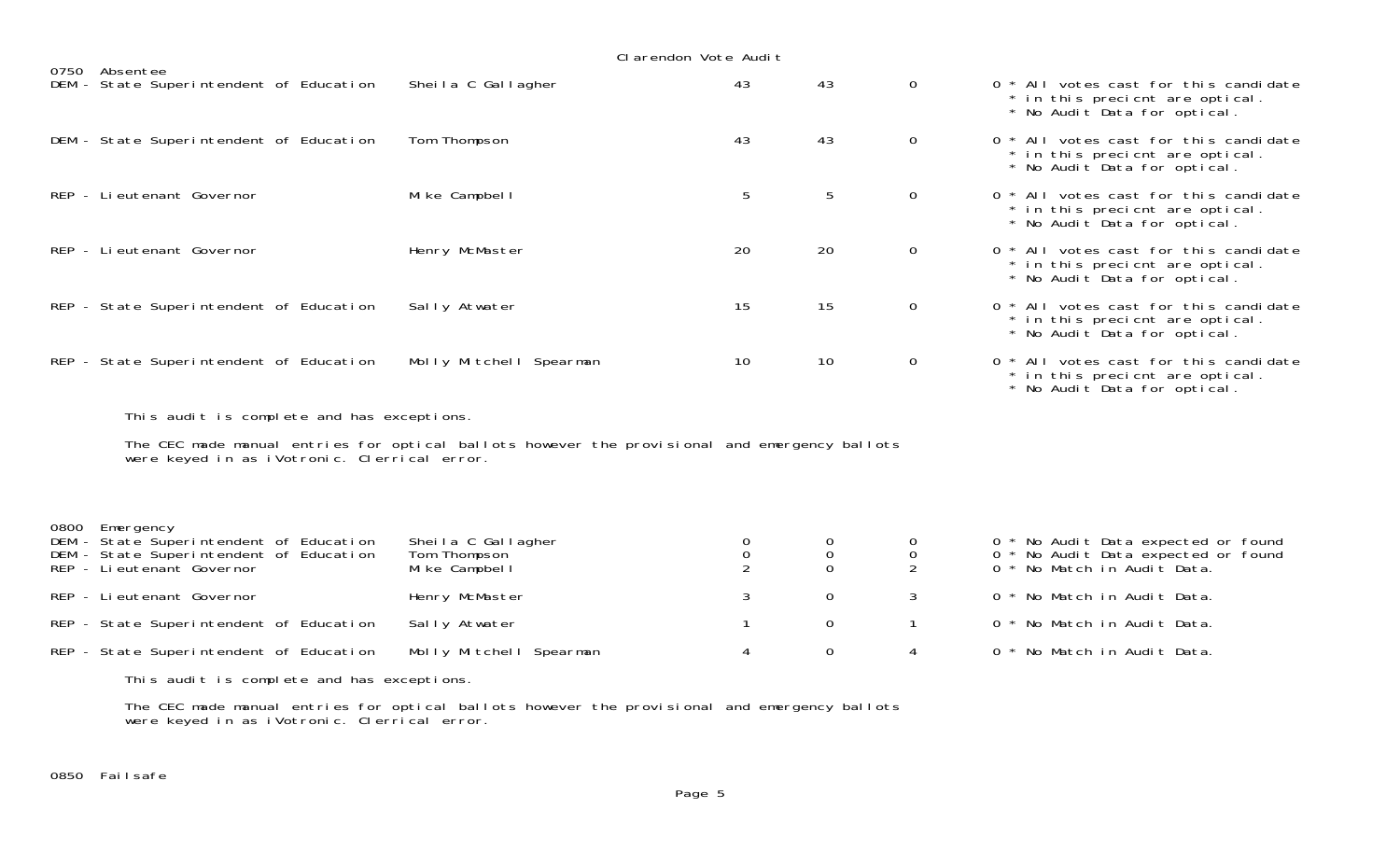|                                                        |                                 | Clarendon Vote Audit |             |                |                                                                            |
|--------------------------------------------------------|---------------------------------|----------------------|-------------|----------------|----------------------------------------------------------------------------|
| DEM - State Superintendent of Education                | Sheila C Gallagher              |                      |             |                | 0 * No Audit Data expected or found                                        |
| DEM - State Superintendent of Education                | Tom Thompson                    |                      |             |                | 0 * No Audit Data expected or found                                        |
| REP - Lieutenant Governor<br>REP - Lieutenant Governor | Mike Campbell<br>Henry McMaster |                      |             |                | 0 * No Audit Data expected or found<br>0 * No Audit Data expected or found |
| REP - State Superintendent of Education                | Sally Atwater                   |                      |             |                | 0 * No Audit Data expected or found                                        |
| REP - State Superintendent of Education                | Molly Mitchell Spearman         |                      |             | $\Omega$       | 0 * No Audit Data expected or found                                        |
| 0900 Provisional                                       |                                 |                      |             |                |                                                                            |
| DEM - State Superintendent of Education                | Sheila C Gallagher              |                      | 0           |                | 0 * No Match in Audit Data.                                                |
| DEM - State Superintendent of Education                | Tom Thompson                    |                      | $\mathbf 0$ |                | 0 * No Match in Audit Data.                                                |
| REP - Lieutenant Governor                              | Mike Campbell                   | 3                    | 0           | 3              | 0 * No Match in Audit Data.                                                |
| REP - Lieutenant Governor                              | Henry McMaster                  | 4                    | $\mathbf 0$ | $\overline{4}$ | 0 * No Match in Audit Data.                                                |
| REP - State Superintendent of Education                | Sally Atwater                   | 0                    | 0           | 0              | 0 * No Audit Data expected or found                                        |
| REP - State Superintendent of Education                | Molly Mitchell Spearman         | 6                    | $\Omega$    | 6              | 0 * No Match in Audit Data.                                                |
| 0950 Failsafe Provisional                              |                                 |                      |             |                |                                                                            |
| DEM - State Superintendent of Education                | Sheila C Gallagher              |                      |             |                | 0 * No Audit Data expected or found                                        |
| DEM - State Superintendent of Education                | Tom Thompson                    |                      | 0           |                | 0 * No Audit Data expected or found                                        |
| REP - Lieutenant Governor                              | Mike Campbell                   |                      |             |                | 0 * No Audit Data expected or found                                        |
| REP - Lieutenant Governor                              | Henry McMaster                  |                      | 0           |                | 0 * No Audit Data expected or found                                        |
| REP - State Superintendent of Education                | Sally Atwater                   |                      | 0           |                | 0 * No Audit Data expected or found                                        |
| REP - State Superintendent of Education                | Molly Mitchell Spearman         |                      |             |                | 0 * No Audit Data expected or found                                        |
| There was no unmatched audit data                      |                                 |                      |             |                |                                                                            |

How to read this report.

This is the vote level report. It compares the number of votes cast for each candidate in the tabulation report with the number of ballots cast in the audit data for each candidates in each precinct.

The tabulated values as read from the EL30A report are reported in four categories; Total, Optical (Opt), iVotronic (iVo) and Flash. None of these values on each line are calculated but parsed from the actual report. In the EL30A report all Write-in votes are added together and reported as one candidate name - Write-in. The EL30A does not report individual Write-in candidates.

The Opt totals are the total number of votes cast on paper ballots that were scanned into the optical scanner and transferred to the tabulation computer via memory stick or ZipDisk (depending on the type<br>of device, M100 or M650 used to scan the ballots.) Optical totals should exist only in some but not all<br>of the Virtual P

The iVo totals are the results gathered from the PEBs (Personal Electronic Ballot) which are used to open and close an iVotronic voting machine and, after the polls have closed, gather the ballots cast for transmission to the tabulation system.

The Flash totals are the totals that are read from the flash cards in the rare event that the ballots cannot be copied from the machine to the PEB or from the PEB to the tabulating machine.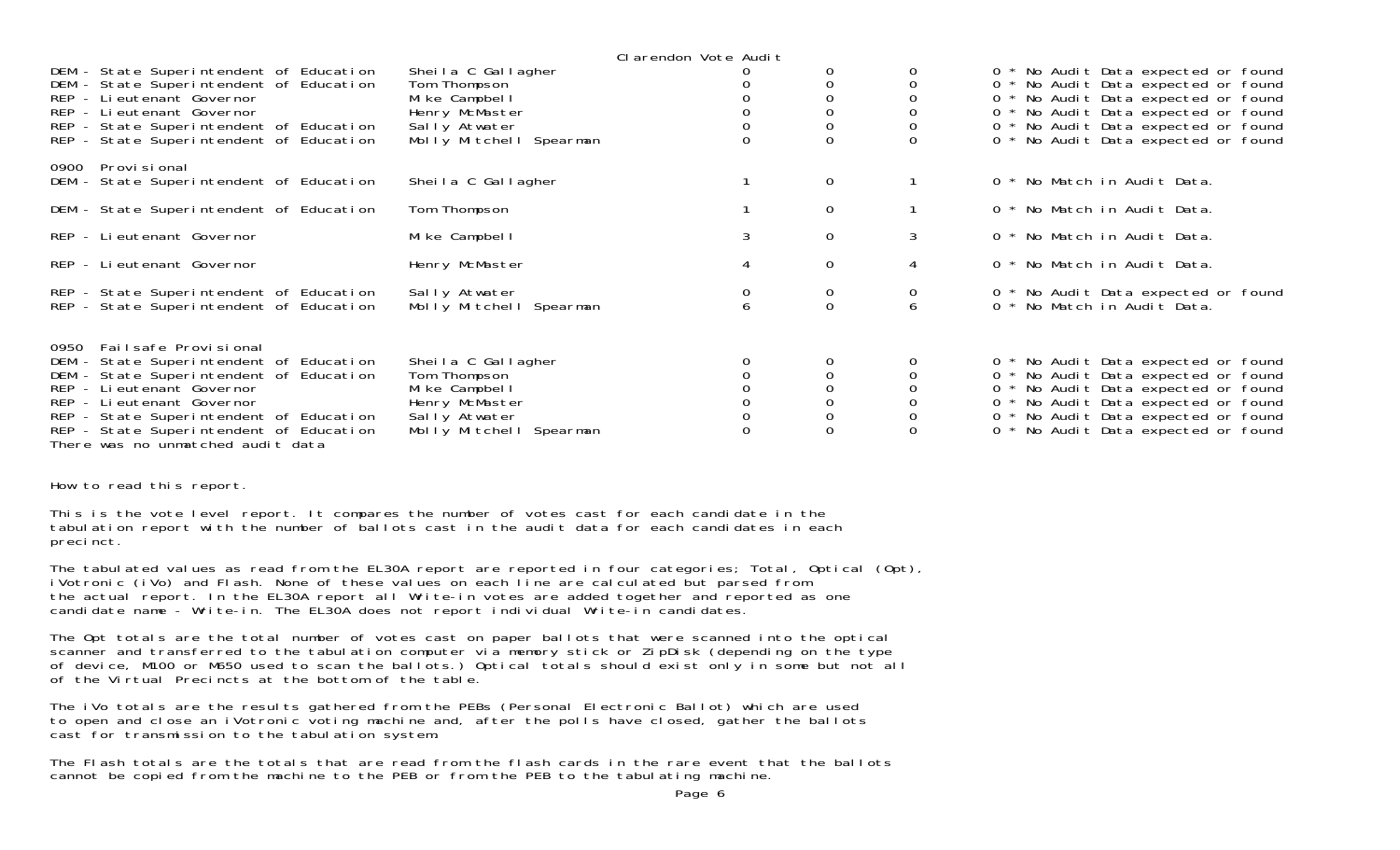The values on the Audit side come from the iVotronic audit data that is read from the flash cards as part of the audit process. That process combines the individual machine data into a master audit file, the EL155 Vote image log.

The EL155 contains a record of all the votes cast on a ballot. The vote images indicate the machine 0counting the number of times a candidate name for a contest appears in a precint we get the number of votes cast in that precinct for that candidates. That number should always match the number of votes cast for that candidate in that contest in the iVo column on the EL30A side of the report.

Optical ballots do not have electonically readable audit files. So if the audit data iVotronic total votes does not match the EL30A iVo value one of two things will occur. The first is if the iVotronic tabulated is zero and the Total tabulated votes match the tabulated Optical votes the following comment is made in the Audit side of the report; All votes cast for this candidate in this precicnt are optical No Audit Data for optical, or secondly, if the iVotronic total is not zero, a notation indicating which data Audit data In the event a candidate or the combined Write-in candidates did not receive any votes in a precinct the EL30A will report a zero vote count. If there are no votes for this candidate in a precinct in the audit data, the following comment will be placed into the audit report by the auditing software; No Audit Data expected or found.

Finaly the audit software will search the audit data for any votes that were not found on the EL30A report. If it finds some, it will report those vote totals by contest, candidate name and precinct. if it does not find any unmatched audit data it will report; There was no unmatched audit data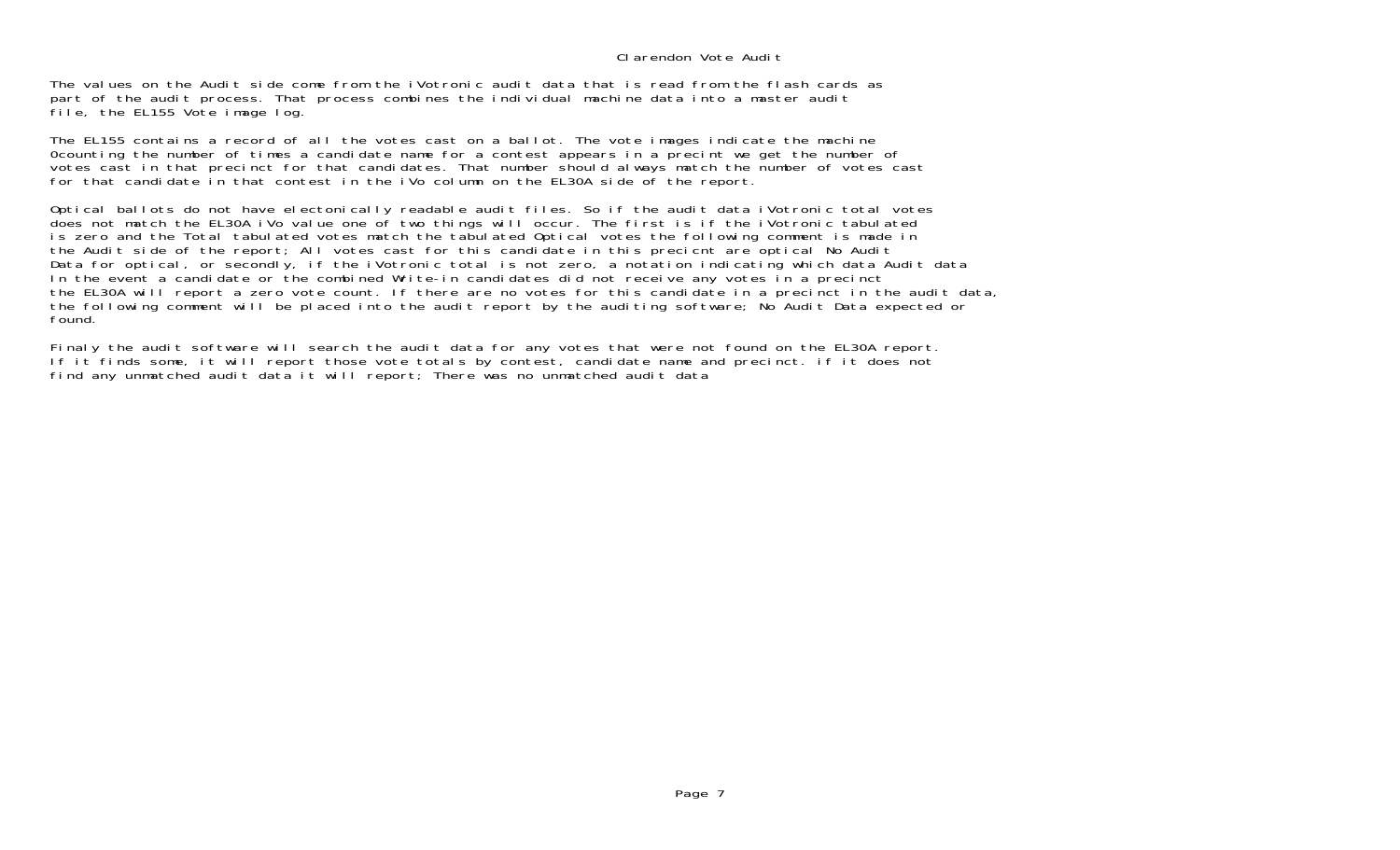## Clarendon EL30A45A Comparison Report Election: 2014 Primary Runoff Audit Date: 17:7:57, Thu Jun 26, 2014

|                                                                        |                                          |       |            | -FI 30A-- |            |        |            |          |            |        |         |               |
|------------------------------------------------------------------------|------------------------------------------|-------|------------|-----------|------------|--------|------------|----------|------------|--------|---------|---------------|
| Office                                                                 | Candi date                               | Party | Tot        | Opt       | i Vo       | FI ash | Tot        | Opt      | i Vo       | FI ash | Delta ' |               |
| State Superintendent of Education<br>State Superintendent of Education | Sheila C Gallagher<br>Tom Thompson       |       | 163<br>420 | 43<br>43  | 120<br>377 | 0<br>0 | 163<br>420 | 43<br>43 | 120<br>377 |        | 0<br>0  | 0<br>$\Omega$ |
| Li eutenant Governor<br>Lieutenant Governor                            | Mike Campbell<br>Henry McMaster          |       | 228<br>447 | 20        | 223<br>427 |        | 228<br>447 | 20       | 223<br>427 |        | 0<br>0  | 0<br>0        |
| State Superintendent of Education<br>State Superintendent of Education | Sally Atwater<br>Molly Mitchell Spearman |       | 261<br>409 | 15<br>10  | 246<br>399 | O<br>0 | 261<br>409 | 15<br>10 | 246<br>399 |        | 0<br>0  | 0<br>0        |

How to read this report.

This is EL30A EL45A Crosscheck Report. It sums each candidates vote totals in each precinct in the EL30A Precinct Detail Report and compares it to the EL45A Election Summary Report that contains the tabulated total for each candidate in the county.

The values read from the EL30A report are reported in four categories; Total, Optical (Opt), iVotronic (iVo) and Flash. None of these values on each line are calculated but parsed from the actual report. The total lines are the calculated sums of the individual precince line values.

The Opt totals are the total number of votes cast on paper ballots that were scanned into the optical scanner and transferred to the tabulation computer via memory stick or ZipDisk (depending on the type of device, M100 or M650 used to scan the ballots.) Optical totals should exist only in some but not all of the Virtual Precincts at the bottom of the table.

The iVo totals are the results gathered from the PEBs (Personal Electronic Ballot) which are used to open and close an iVotronic voting machine and, after the polls have closed, gather the ballots cast for transmission to the tabulation system.

The Flash totals are the totals that are read from the flash cards in the rare event that the ballots cannot be copied from the machine to the PEB or from the PEB to the tabulating machine.

The values read from the EL45A report are reported in same four categories; Total, Optical (Opt), iVotronic (iVo) and Flash as the EL30A. Like the EL30A they are parsed from the actual EL45A report. The summary candidate totals are compared against the calculated sums for each candidate from, the EL30A report. Each of the values in each line on the EL30A side must match the same value on the EL45A side and the Delta value must be zero.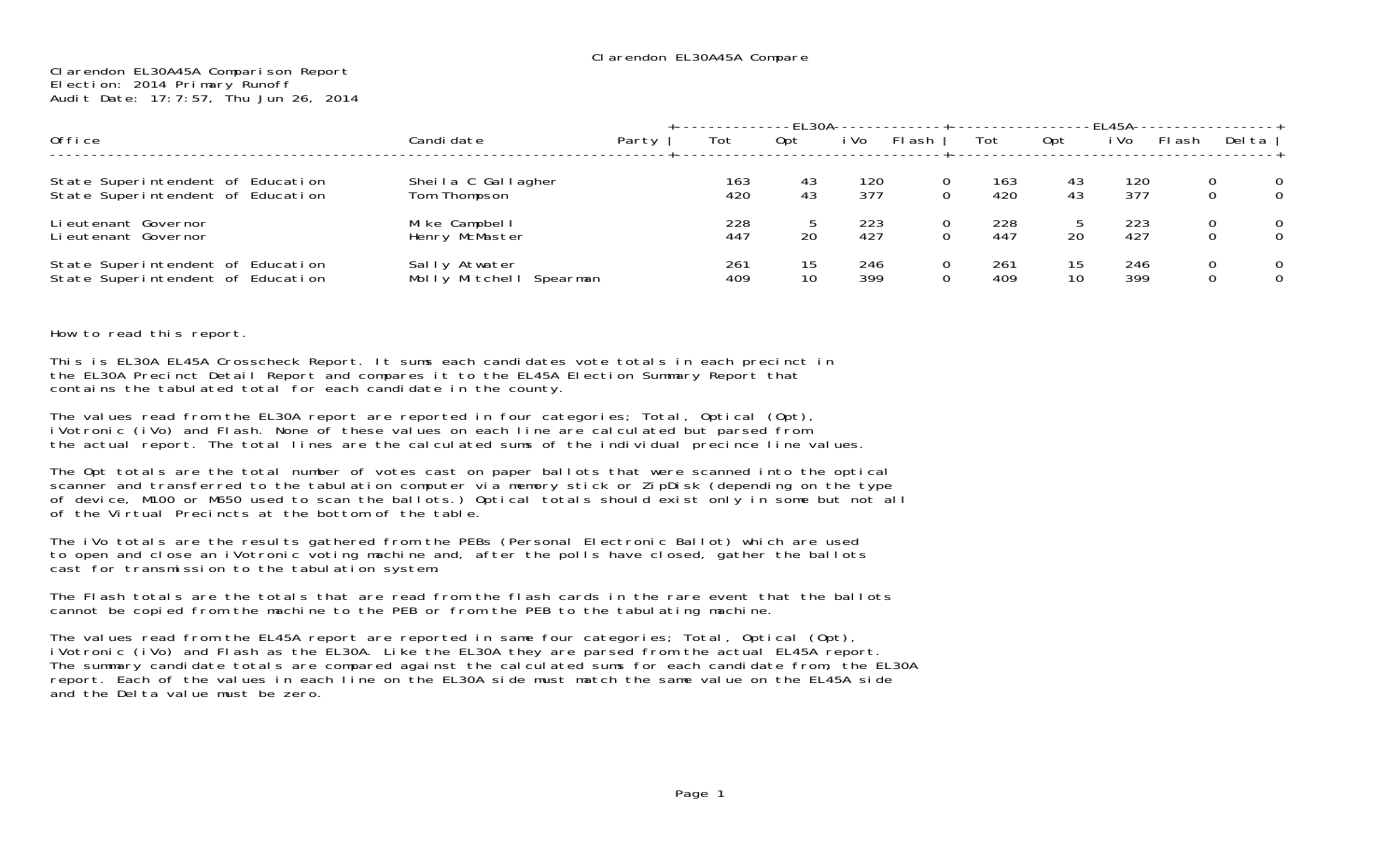Clarendon PEB Use Report Election: 2014 Primary Runoff Audit Date: 17:6:41, Thu Jun 26, 2014

| Precinct                                                                                                                                                                                                                         | PEBs Used                                                                                                                                                    | Comments                                    |  |
|----------------------------------------------------------------------------------------------------------------------------------------------------------------------------------------------------------------------------------|--------------------------------------------------------------------------------------------------------------------------------------------------------------|---------------------------------------------|--|
| Al col u<br>Barri neau<br>Barrows Mill<br>Bloomville<br>Cal vary<br>Davis Station<br>Harmony<br>Hi cks<br>Home Branch<br>Jordan<br>Manning NO. 1<br>Manning NO. 2<br>Manning NO. 3<br>Manning NO. 4<br>Manning NO. 5<br>New Zion | 156136<br>155908<br>156149<br>156180<br>156304<br>156158<br>156141<br>156167<br>155900<br>156127<br>156147<br>156054<br>156131<br>156119<br>156348<br>156322 |                                             |  |
| Paxville                                                                                                                                                                                                                         | 156152                                                                                                                                                       |                                             |  |
| Panol a<br>Sardi ni a-Gabl e<br>Summerton NO. 1<br>Summerton NO. 2<br>Summerton NO. 3<br>Turbeville<br>Wilson-Foreston<br>0akdal e                                                                                               | 155891<br>156128<br>155982<br>156183<br>156334<br>156133<br>156319<br>156313<br>155907                                                                       | WARNING: 2 PEBs used to open/close machines |  |
|                                                                                                                                                                                                                                  |                                                                                                                                                              |                                             |  |

## 25 precincts processed

The following precinct(s) have no ballots cast in them: Failsafe, Failsafe Provisional Note: if there are no ballots cast in a precinct the machines in that precinct cannot be identified so these precinct(s) will not appear in this report.

How to read this report.

This is the PEB Used report. It lists the precints found in the Audit data and lists all the PEBs that were used by the poll workers to open and close the iVotronic machines in that. precinct.

If more than one PEB is used to open and close all the iVotronic machines in a precinct, then the County Election Commission must read ALL the PEBs used in that precinct to assure that they have collected all the ballots from that precinct. A county whose report shows a precinct that has machines open or closed by more than one PEB should double check the Ballot Audit Report against the iVotronic paper tapes and the Poll Book to make sure that all the ballots have been collected and tabulated.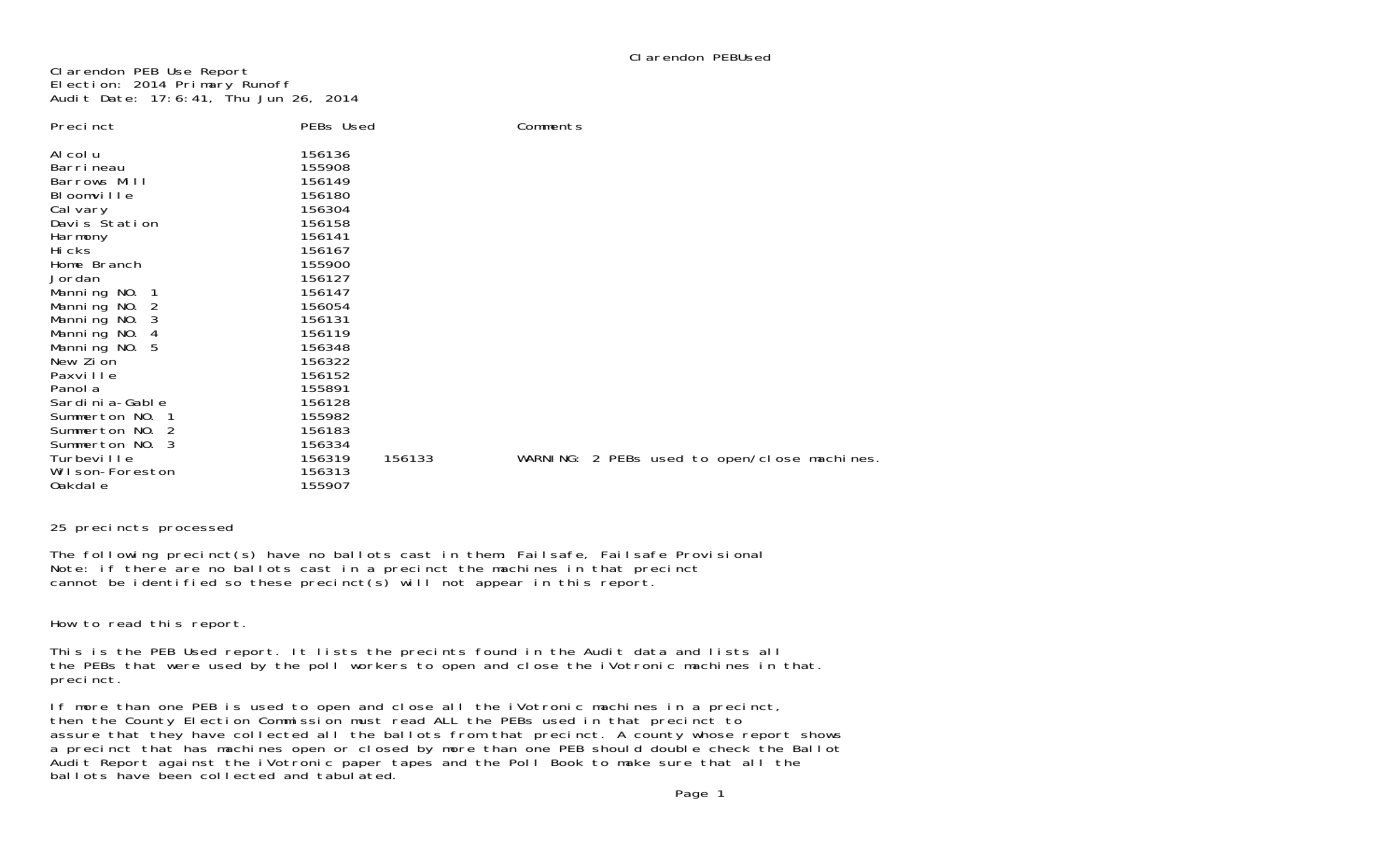Clarendon PEBUsed